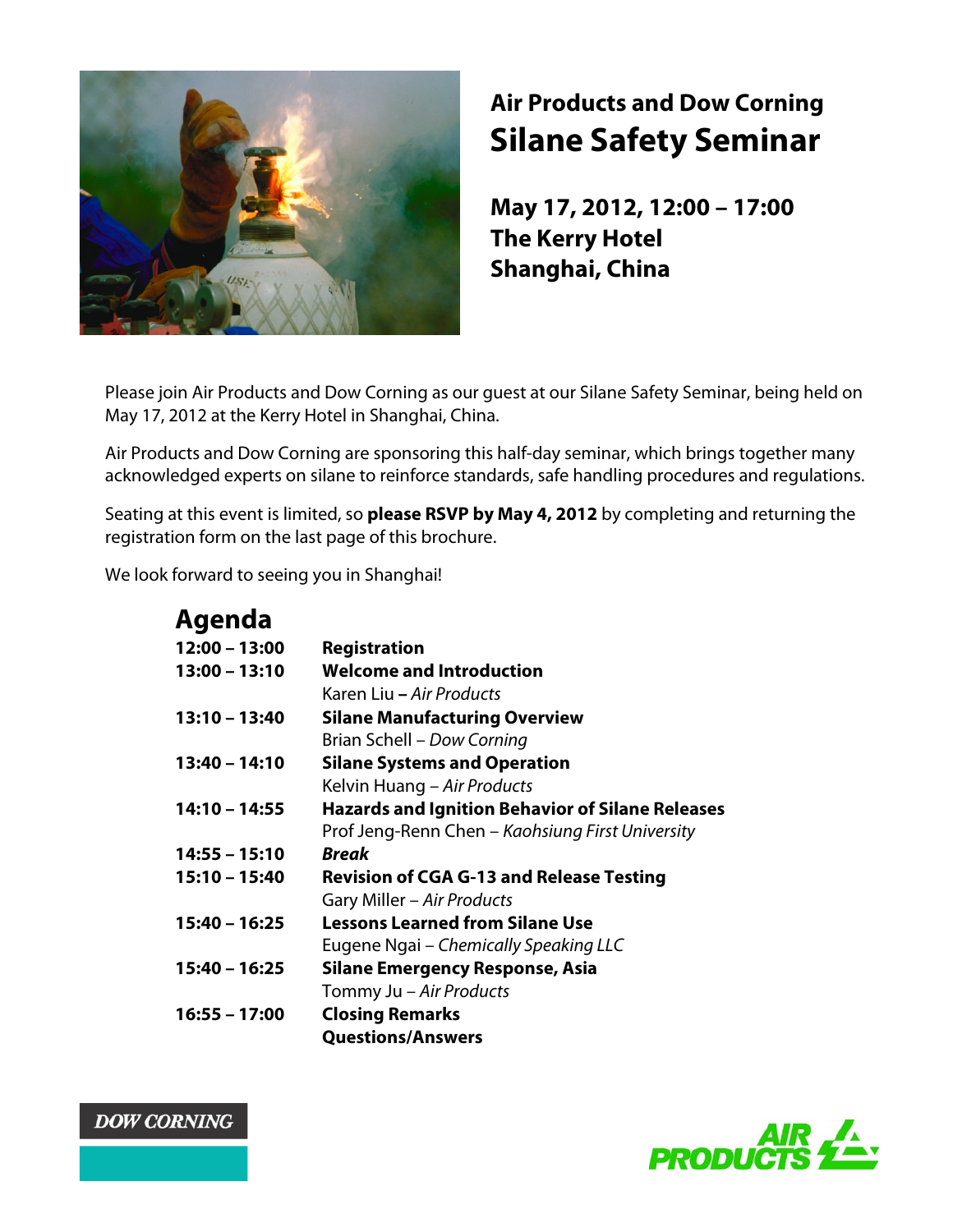## **Presentation Descriptions**

#### **Silane Manufacturing Overview – Brain Schell** *(Presented in English)*

Silane Manufacturing Overview will include a survey of the various technologies commercially employed to produce silane, physical properties of silane, common package types/sizes, and the practical implementation of leak detection and mitigation systems in use at Dow Corning.

#### **Silane Systems and Operation - Kelvin Huang** *(Presented in Mandarin)*

Proper design and operation of a silane use system is key to safety and quality. This presentation will review industry standards, best practices, and system safeguards that are important to consider for a silane system. Operator training and PPE (Personal Protective Equipment) are other important considerations, and they will be outlined during this presentation.

#### **Hazards and Ignition Behavior of Silane Releases** - Prof Jeng-Renn Chen *(Presented in Mandarin)*

A silane release from a pressure source may not always lead to prompt ignition and frequently the ignition occurs when the release is shut-off. In a confined space, significant quantities of silane can accumulate prior to autoignition leading to an explosion, causing significant damage. To date, the mechanism and condition of pure silane ignition upon release into air has not been completely explained. This lecture presents a series of tests that uncovered the precise condition for pure silane ignition upon release into air, in addition to tests with a release from a cylinder valve, flame impingement on the cylinder, explosion of a cylinder cabinet, and detection of silane flame. The implications of the test results are discussed, with emphasis on the safety of silane supply systems and operation practices

#### **Revision of CGA G-13 and Release Testing - Gary Miller** *(Presented in English)*

The Compressed Gas Association (CGA), standard G-13 is the recognized world standard for silane and silane mixtures. The first edition was approved in 2000. The second edition which is also an ANSI (American National Standards Institute) approved standard was adopted in 2006. Due to changes in use and packaging G-13 is undergoing the revision process. This presentation will discuss the ramifications of the CGA G-13 revision.

#### **Lessons Learned from Silane Use - Eugene Ngai** *(Presented in English)*

In over 40 years the use of silane has grown dramatically. During this time there have been many lessons learned that have helped to improve safety and quality in use. While Silane is a pyrophoric gas with an extremely wide flammable range, releases into the air may not always ignite immediately or sometimes not at all. This presentation will discuss some operating incidents and key safety learnings, including silane leak behavior, leaks due to expansion cooling, and PPE.

#### **Silane Emergency Response, Asia - Tommy Ju** *(Presented in Mandarin)*

If an incident involving silane occurs, timely response with a trained team and equipment is critical. This presentation will summarize Air Products Electronic Specialty Gas (ESG) Emergency Response program in China. This has been an ongoing effort since 2000. It will also review an actual silane ISO module ER transfill performed in Korea by the AP Korea ER team due to a leak.



**DOW CORNING**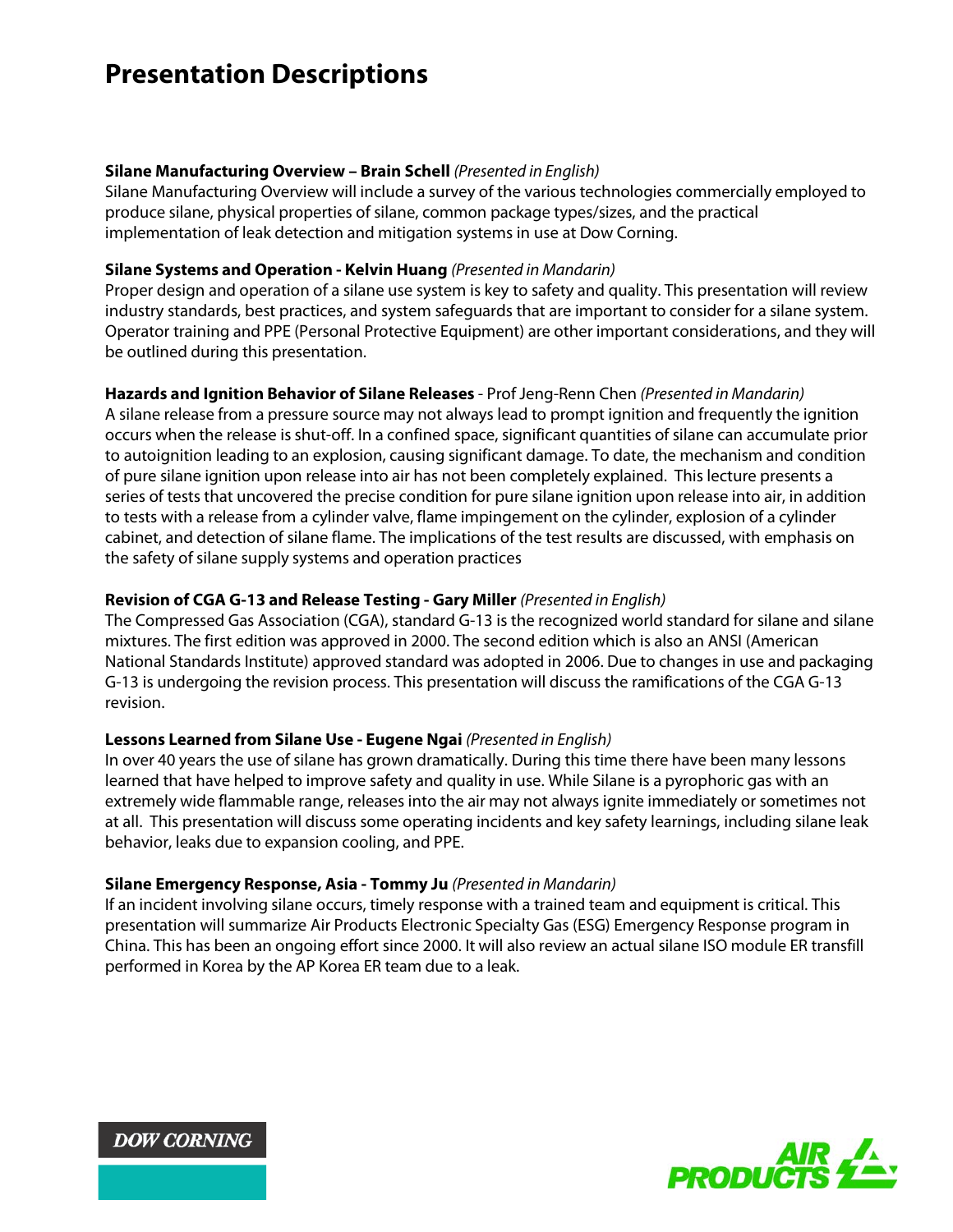# **Speaker Biographies**



#### **Prof. Jenq-Renn Chen**

*National Kaohsiung First University of Science and Technology, Taiwan*

Jenq-Renn Chen is a Distinguished Professor in the Department of Safety, Health and Environmental Engineering, National Kaohsiung First University of Science and Technology, Taiwan. He is also in charge of the Taiwan EPA Southern Emergency Response Team, which provided emergency response service to southern Taiwan. He received MSc and PhD degrees from Imperial College, London, UK, both in the field of Chemical Engineering. He has authored more than 60 papers in international journals

and conferences, all on the broad range of process safety. Dr. Chen has also participated in more than 80 chemical and gas emergency responses and incident investigations in Taiwan. His current research interests are gas explosion, ignition mechanism, and fundamental aspects of chemical releases.



### **Kelvin Huang, Product Manager Turnkey Project Systems, EES** *Air Products*

Kelvin Huang is a Senior Manager at Air Products San Fu Gas Company (Taiwan) and is now Global Product Manager of Turnkey Project Systems. He has over 17 years of experience in a variety of positions, including Quality Assurance, Project Engineering, Process Development, MEGASYS® Operations, plant management of the Nanke ESG (Electronic Specialty Gas) facility and participated on the Air Products Asia SAP implementation team. In addition, he has also been an Air Products certified emergency response (ER) trainer and has conducted training courses in both China and Taiwan. Kelvin holds a Masters in Organic Chemistry



#### **Tommy Ju, Asia Product Safety Manager**  *Air Products*

Tommy received his Bachelor's degree of fine chemicals from Tianjin University. He has over 18 years of experience in a variety of positions. Tommy joined Air Products in 1998 as one of the first Electronic MEGASYS® operation team members in China and has hands-on experience in handling different types of hazardous chemical and gases. Tommy joined product safety as a member of their EHS group in 2004 and assumed his current position in 2008. Currently, Tommy is responsible for hazardous communications, emergency response and product regulation compliance in Asia. He is also an Air Products ER trainer and coordinator for China. Tommy obtained his emergency response training in Safety Compliance Management at Richmond, Virginia

in 1998. He has conducted emergency response training courses in China, Taiwan, Singapore, Malaysia, Philippines, Thailand and India to support different businesses and customers.



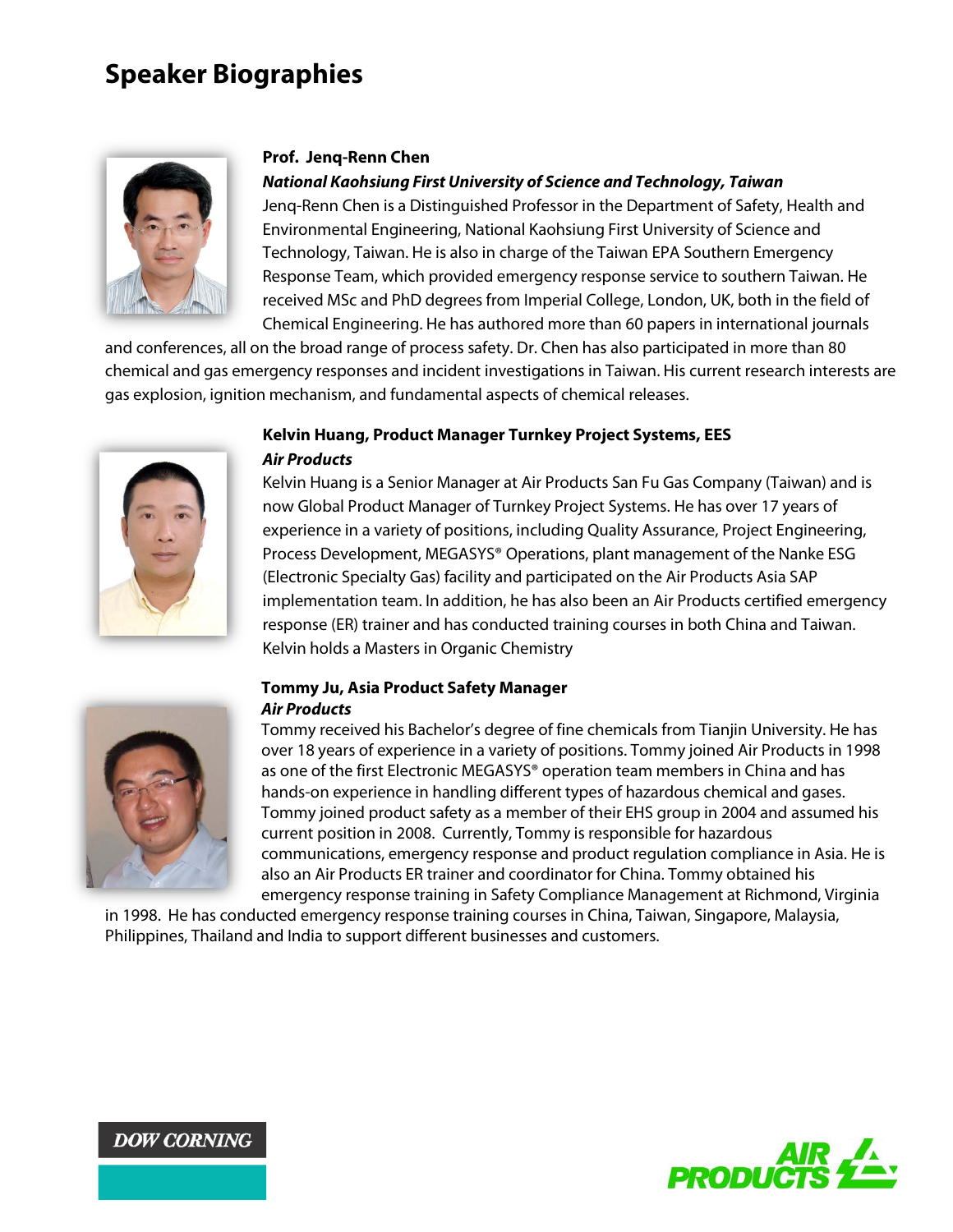

### **Gary L. Miller, Lead Process Safety Engineer** *Air Products*

Gary received his Bachelor's of Science Mechanical Engineering degree from Pennsylvania State University. He spent ten years working within the Semiconductor Industry prior to joining Air Products in 1995. His activities included Project Engineering in gas delivery system design and semiconductor tool installation. For the first ten years within Air Products, Gary was responsible for the design development, manufacturing and global installation of Bulk Specialty Gas Delivery Systems (BSGS) for Semiconductor,

TFT Flat Panel and Photovoltaic Industries. In 2005, he joined Process Safety Engineering supporting the manufacturing and installation of high purity liquid and gas delivery systems, gas and chemical plant construction and Semiconductor project execution. His specializes in qualitative and quantitative risk analysis, consequence modeling, process safety reviews and process safety training. Currently, Gary is the Air Products Process Safety representative to the Compressed Gas Association (CGA) G-13 Silane standard revision Subcommittee.



### **Eugene Ngai** *Chemically Speaking LLC*

Eugene has over 40 years of Specialty Gas Experience in Production, Laboratory, R&D, Engineering and Safety positions. He was Vice President of Corporate Development and Technology for Solkatronic Chemicals prior to the Air Products acquisition in 1999. He retired in 2009 as Director of ER and Disposal Technology in the Product Safety Group. He now provides safety and emergency response consulting services to a number of silane, PV materials and polysilicon manufacturers and users. He continues to be active in a number of industry association working groups, including CGA G-13,

NFPA 55, NFPA 400, SEMI EHS, SESHA and UN TC58 SC2 WG7. Eugene has worked with silane since 1972. Since 2006, he has coordinated 8 silane safety seminars around the world. Eugene was honored with the CGA Lifetime Safety award in 1999, Fire Dept of New York Commissioners award in 2007 SESHA Fellow in 2009 and ACS Safety award 2011. He holds five US patents for Gas Safety Devices.



## **Brian Schell - Product Line Director Specialty Materials** *Dow Corning Corporation*

Brian has responsibility for Specialty Materials in the Electronics, Clean Energy, Healthcare and Compound Semiconductor industries, including UHP gases such as silane, tri- and tetra-methyl silane. Most recently as the Solar Product Line and Supply Chain director, Brian had program responsibilities for the product and business development, engineering, construction, start-up and operations of Dow Corning's new 4000MT silane plant. Prior to his Solar responsibilities, he was President of Multibase, Inc, a Dow Corning Company in Copley, Ohio. Brian joined Dow Corning in 1985 and has held various Engineering, Manufacturing, Business Process and Finance Management roles, with a concentration in new business development.



**DOW CORNING**